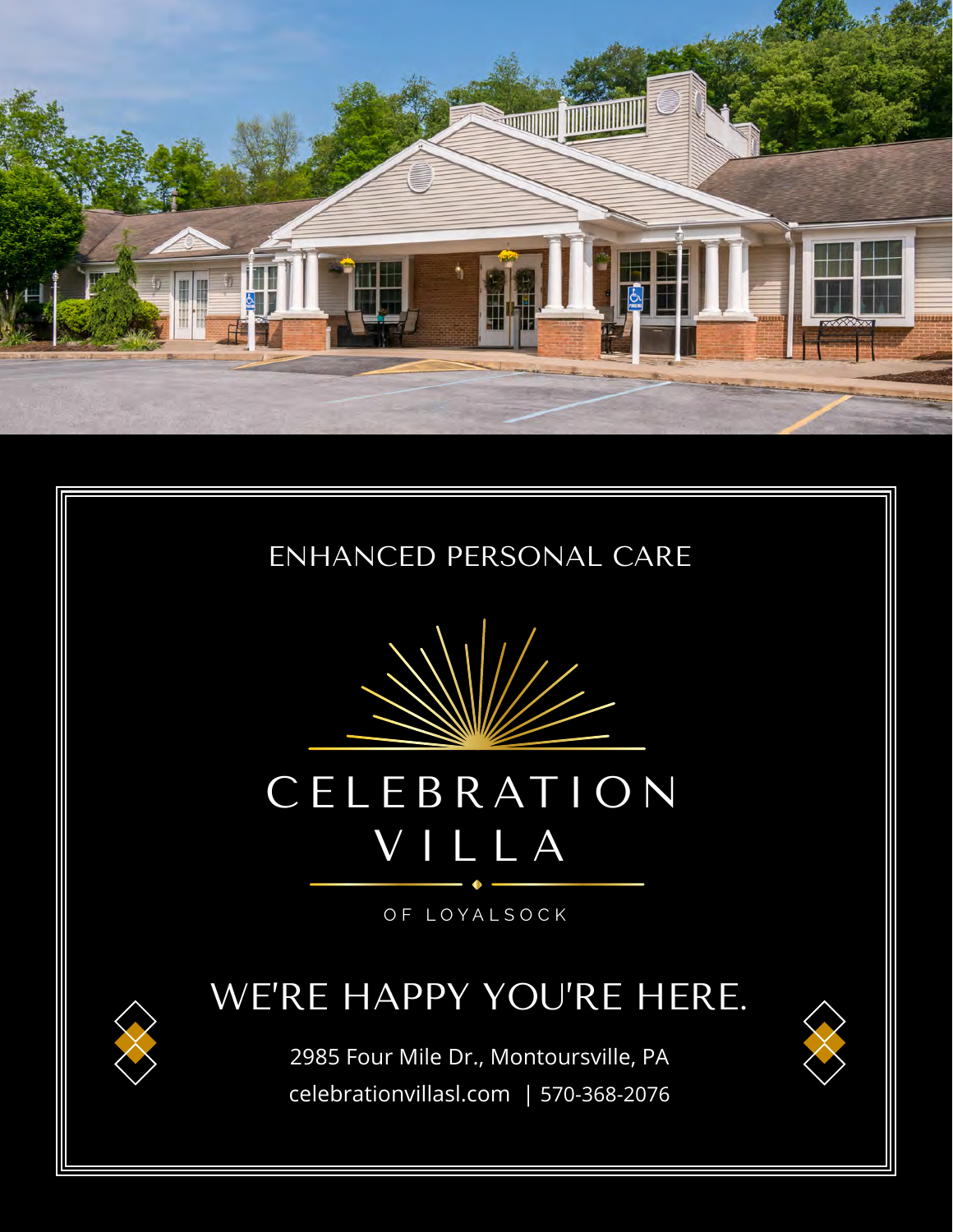## WE'RE HAPPY YOU'RE HERE.



#### WELCOME HOME

Celebration Villa of Loyalsock is a senior living community offering the care services and amenities of Enhanced Personal Care in a comfortable and convenient lifestyle. Our focus is to support our residents' independence and overall wellness. We treat each resident as respected members of our family. We understand the importance of our residents having a feeling of connection, community, comfort and caring.

You will find that our enhanced personal care amenities are everything you need under one roof. You can enjoy the comfort of the community attending one of our life enrichment classes, or visit with friends outdoors rocking on our porch. In addition, maintenance and housekeeping is included so you can enjoy your retirement years without worry.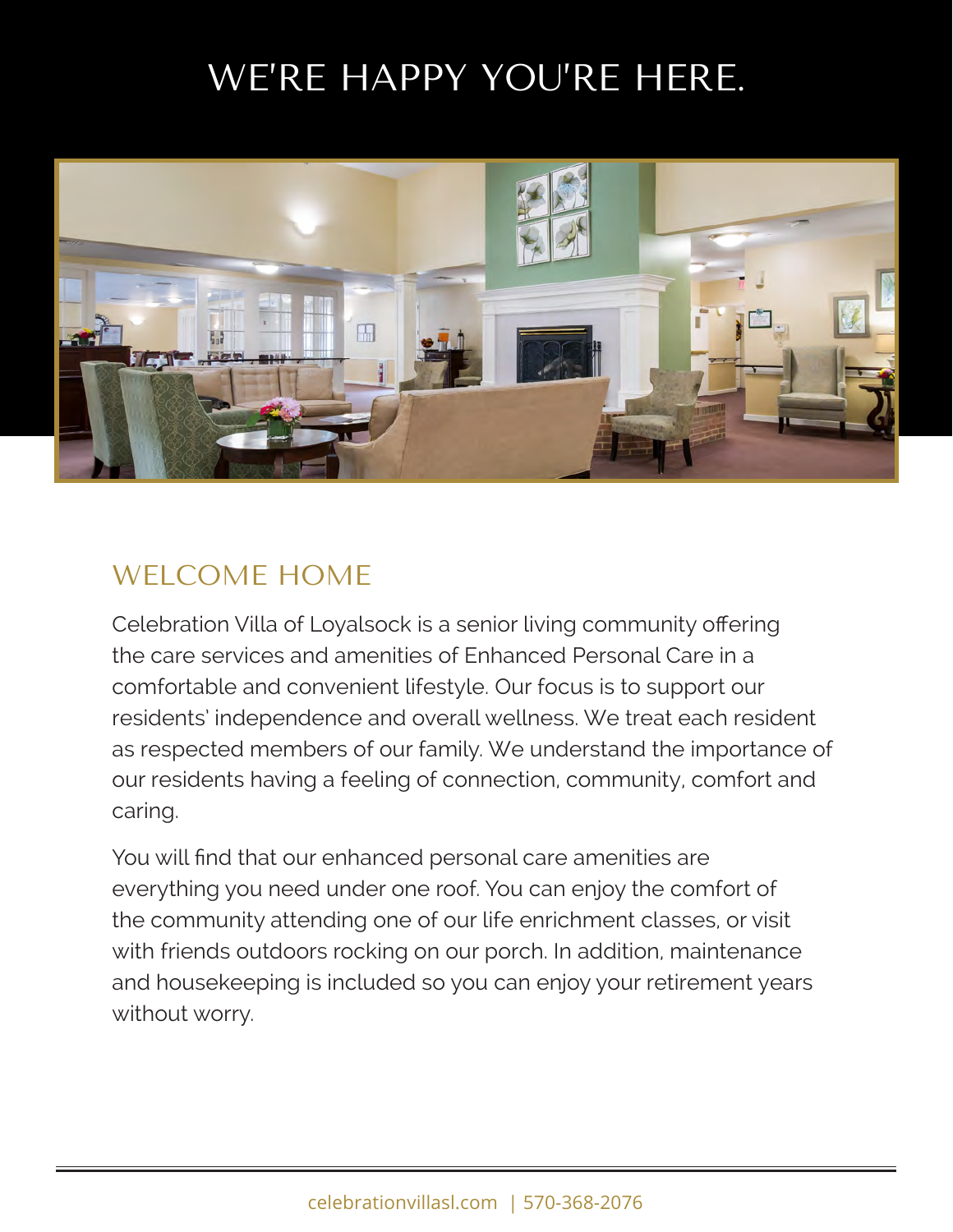## CARE WITH COMPASSION.

### SERVICES OFFERED

Residents at Celebration Villa receive the right care services that will serve their overall wellness. Together, we develop a care plan that is customized that will best serve their unique needs. Care-related services include, but are not limited to:

- Care staff onsite 24/7
- Personal care assistance with activities of daily living that may include help with bathing, dressing, and/or grooming
- Medication assistance and administration
- Mobility assistance
- Continence maintenance

At Celebration Villa, you may choose to remain with your current doctor or see any of our physicians that include:

- On-site or telehealth doctors
- Onsite rehabilitation therapy including physical, speech and occupational therapies
- Visiting podiatrist, dentist, home health, hospice, and more

#### SHORT-TERM RESPITE CARE

Residents in short-term respite care receive all of the amenities and enhanced personal care services, but for a shorter, predetermined length of stay. Respite care is for loved ones who may need a little help after a hospital or rehab stay, or when caregivers plan a family vacation or just need some time to relax and recharge.

To learn more about our enhanced personal care program and understand if it is right for you or your loved one, call us at 570-368-2076.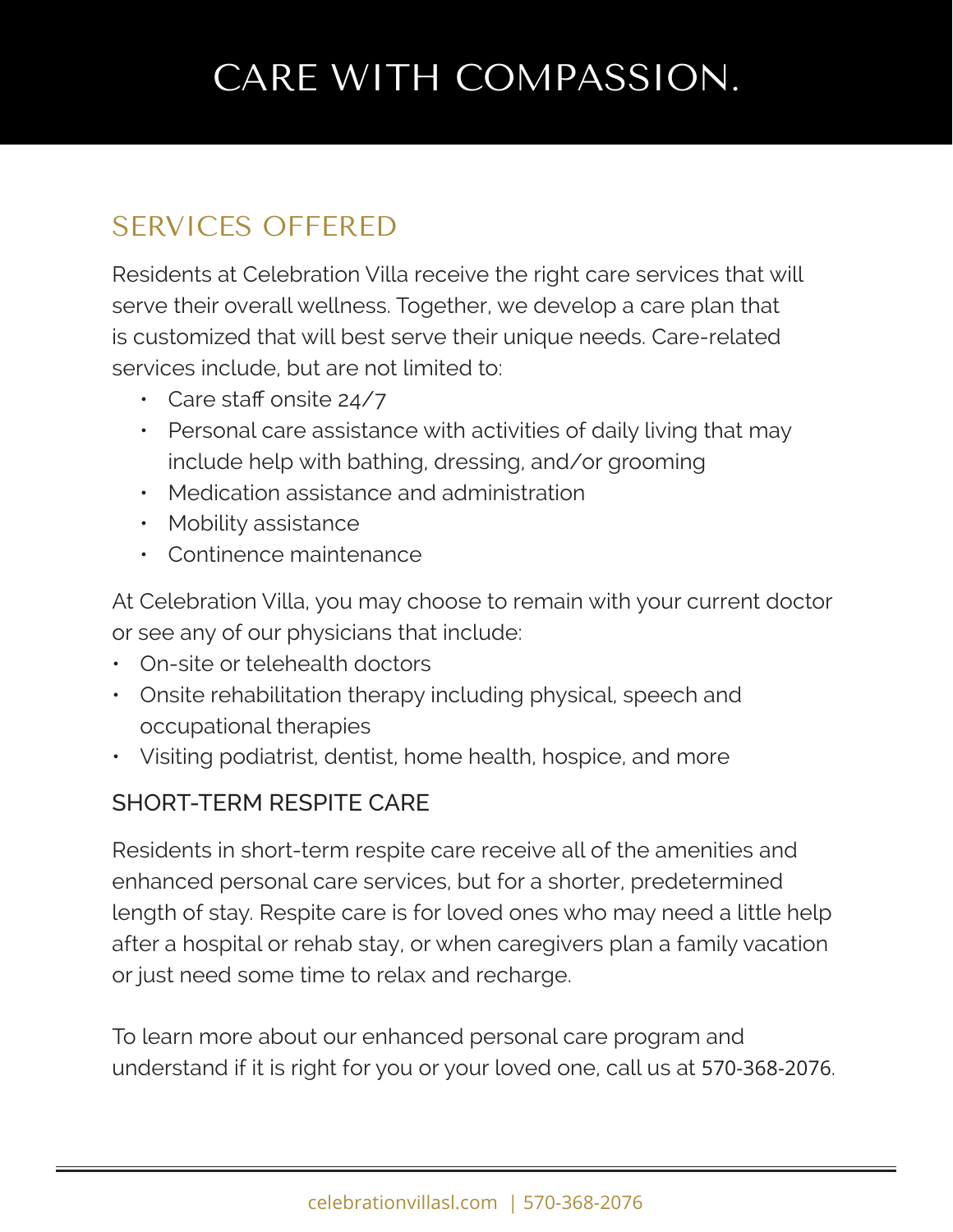## DINNER IS BETTER WHEN WE EAT TOGETHER.

### HOME-STYLE MEALS SERVED DAILY

Serving fresh, nutritious, and delicious food is what we do. When possible, we strive to get our hands on seasonal produce from local producers. Our staff members are pleasant and meet with each resident to understand their comfort foods and so we may accommodate individual tastes, preferences, and food allergies. Here's an example of a day's meals served to our residents:



- Scrambled Eggs. Bacon & Hash Browns
- Danish

Cream Of Mushroom Soup

- Parmesan Crusted Fish Fillet or Vegetarian Taco Casserole
- Garden Blend Rice, Asparagus, Glazed Carrots & Dinner Roll
- Homemade Fruit Crisp
- Minestrone Soup
- Sausage & Eggplant Penne or Beef Patty Melt
- Seasoned Potato Wedges, Broccoli Florets, Baby Carrots & Garlic Bread
- Ice Cream Sundae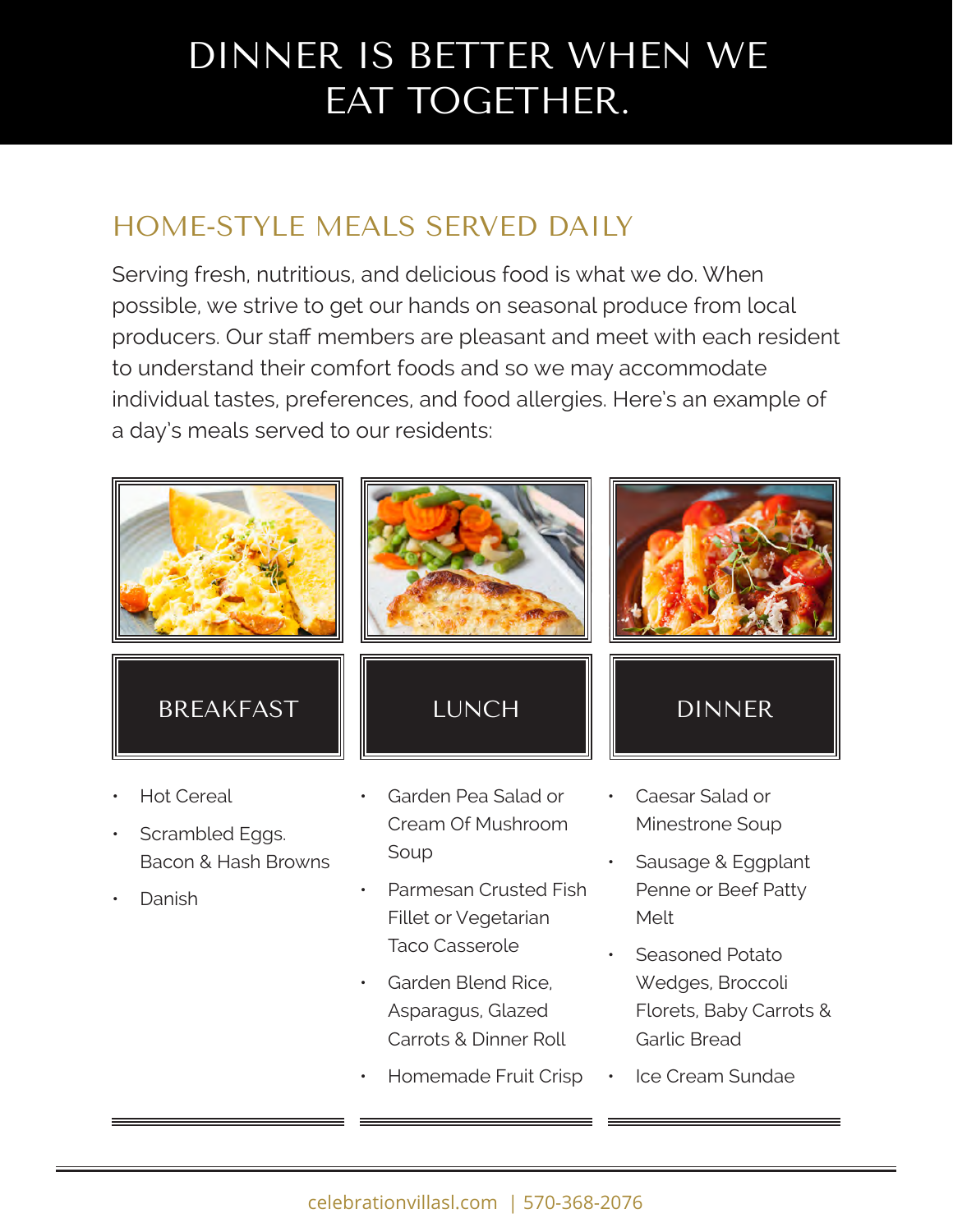## INCLUSIVE CULTURE THROUGH RESIDENT DRIVEN PHILOSOPHY.

### LIFE AT CELEBRATION VILLA

At Celebration Villa, we believe life should be celebrated at every stage. Residents can choose to fill their social cards with events and group activities, or further their personal growth through creative, spiritual, and educational opportunities. We prioritize a mix of offerings that nurture our residents' mind, body, & soul. Every opportunity is intentionally offered to our seniors to encourage and prioritize long-term health.

#### **MIND**

Intellectual exercise is the first of this trio and helps our seniors to improve attention, enhance memory, and increase independence. We do this through activities such as:

- Book clubs
- Trivia night
- Visiting local museums

#### **BODY**

Physical activity is crucial to maintaining seniors' balance and mobility. A few examples of these activities include:

- Chair yoga
- Walking clubs
- Chair or standing aerobics

#### **SOUL**

Enriching the soul can be done in a wide variety of ways, and are based on how residents would like to see their personal growth or give back to the local community. Some ways we love to incorporate self care are:

- Spiritual or religious services
- Pet therapy
- Volunteering at a local soup kitchen